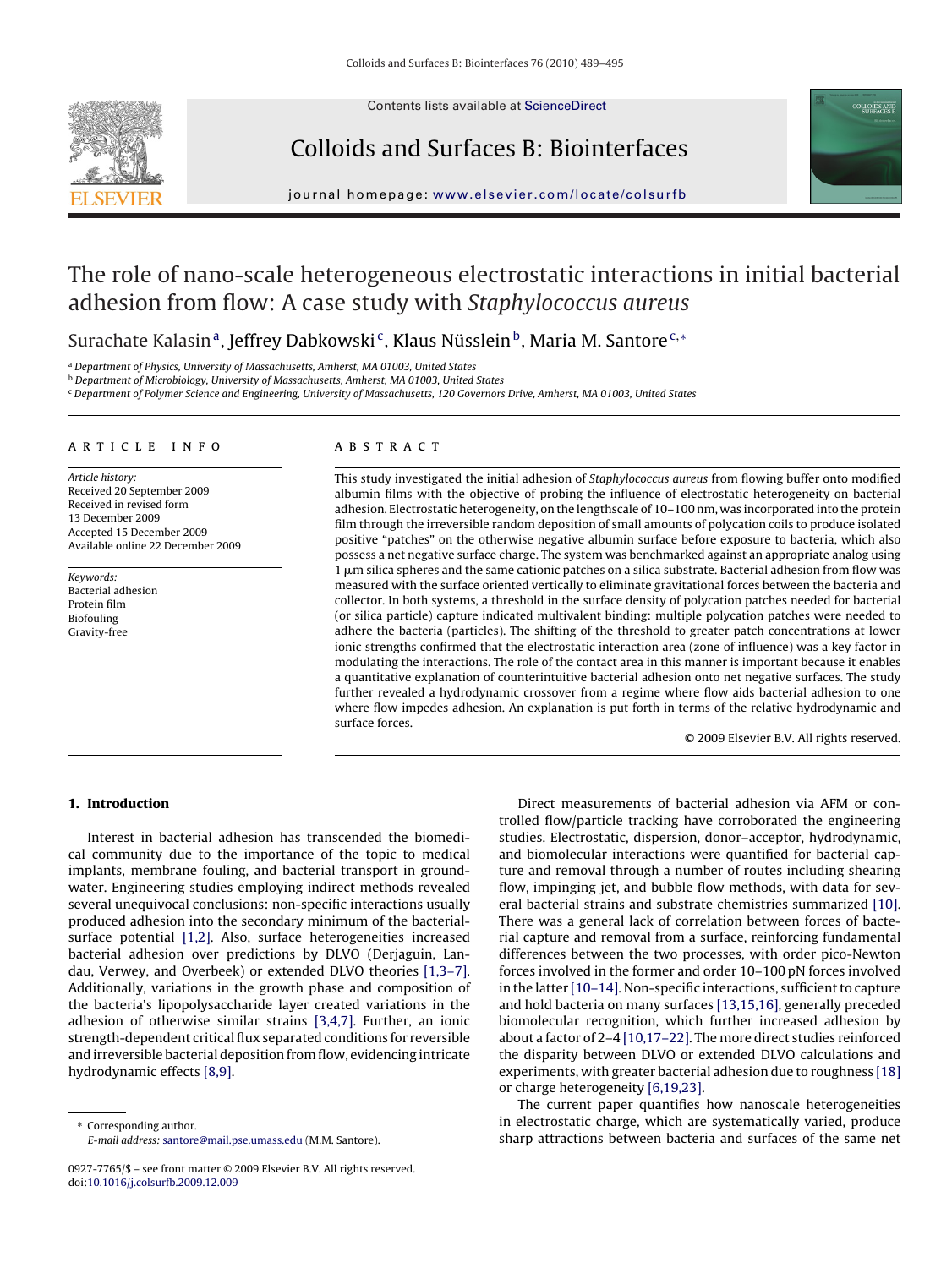

**Fig. 1.** Top: deposition of polycation patches on an albumin film. Below: flowing bacteria over cationically patchy BSA-surfaces: each bacterium experience competing electrostatic attractions and repulsions that determine whether it ultimately adheres.

charge. In practice, charge heterogeneity is likely to exist on the bacteria surface and on protein-coated substrates. This paper focuses on the latter because, while charge heterogeneities on bacterial surfaces are well-accepted [\[1,3,4\], t](#page-6-0)hey are not characterized in terms of their lengthscales and distributions to the extent necessary for quantitative prediction of bacterial adhesion.

The current work demonstrates the importance of competing attractive and repulsive interactions, separated spatially on a surface, in controlling bacterial adhesion during initial encounter. Evidence is presented that adhesion is governed by an effective electrostatic contact region between a bacterium and the surface, tunable through ionic strength. Also demonstrated is an adhesion threshold which parallels that seen for silica particle deposition, suggesting that other features of silica particle adhesion likely apply to bacterial adhesion as well. Finally, the influence of flow on heterogeneity-facilitated bacterial capture is investigated.

#### **2. Experimental strategy**

This study develops an albumin-based surface as a model substrate for bacterial adhesion, in Fig. 1. Negatively charged albumin films are modified by small but tightly-controlled amounts of randomly and irreversibly-adsorbed 10 nm polycation (polydimethyl aminoethyl methacrylate, pDMAEMA) chains. At sparse surface loadings, isolated polycation coils create adhesive cationic "patches" on the non-bioadhesive negative albumin surface. The adhesion of Staphylococcus aureus from flow onto these surfaces is then studied.

The interpretation of bacteria–surface interactions is facilitated by comparison to a well-characterized control comprised of silica flats with similarly-deposited polycation (pDMAEMA) coils [\[24,25\].](#page-6-0) Previous characterization of this composite surface revealed the strong locally cationic character of the adsorbed patches [\[26\], w](#page-6-0)hich were about 10 nm in size [\[25\], a](#page-6-0)nd flat to the surface [\[27,28\], w](#page-6-0)ith confirmed random surface arrangement [\[29\].](#page-6-0) Polycation patches were retained on silica flats in flowing buffer, and on exposure to proteins and silica particles [\[24,30–32\].](#page-6-0)

The electrostatic repulsion between 1-micron silica spheres and the polycation-modified silica flats runs parallel to the bacteria–albumin film interactions: in the absence of adsorbed polycation coils neither the silica spheres nor the S. aureus adhere to their respective substrates. Indeed this was the basis for choosing albumin layers as the main substrate for bacterial adhesion, since we find flowing S. aureus did adhere to silica flats. A second parallel between the two systems is the spherical nature of S. aureus and its negative charge, though S. aureus surfaces are known to be heterogeneous.

The silica control system has formed the basis for a quantitative understanding of microparticle capture on heterogeneouslycharged surfaces, with explanations of (1) a compositional threshold for substrate features producing particle adhesion [\[24,25\],](#page-6-0) (2) the influence of ionic strength on particle capture including a retrograde region of salt-reduced adhesion [\[29\]](#page-6-0) and (3) a crossover in the effect of flow on particle capture from the case where flow hindered particle capture to that where capture was aided by flow [\[33\]. W](#page-6-0)hile the albumin-coated substrates are relevant to biomedical devices which are quickly coated with proteins, the silica system is relevant to diagnostic chips. Notably, the films on biomedical implants contain protein mixtures where a fraction of them are responsible for bacterial adhesion. By employing cationic polymer patches, the current study focuses on wellcontrolled electrostatically attractive regions that also might be found in an adsorbed protein layer. (While many proteins are netnegative, some of them contain positively charged domains. Due to dominance by its central positive domain in certain cases, fibrinogen behaves qualitatively similarly to the electrostatic patches of the current work with regards to silica particle capture [\[34\].\)](#page-6-0)

#### **3. Experimental description**

Bovine serum albumin (cat #A7511, fatty acid free) was purchased from Sigma and used as-is. pDMAEMA (31,300 molecular weight, PDI = 1.2) was a gift from DuPont and transferred from its original methanol solution as needed by rotovaporation to water. Each batch was characterized for completeness of solvent removal by  $H^1$  NMR. Glass substrates were microscope slides (Fisher Finest) soaked in concentrated sulfuric acid overnight, and rinsed with substantial amounts of deionized (DI) water, a procedure shown to remove metal ions from the near surface region and leave a silica surface with a thickness near 10 nm [\[35\]. 1](#page-6-0)  $\mu$ m monodisperse silica spheres were purchased from GelTech (Orlando).

S. aureus bacteria (ATCC 25923) were grown in Luria-Bertani (LB) medium per standard procedures. The cultures were incubated aerobically overnight at  $37^{\circ}$ C, with shaking at 200 rpm and harvested after a total of 24 h during logarithmic growth. To provide bacterial suspensions free of protein and other polymeric material which might adsorb to our surfaces, suspensions were centrifuged at 3000 rpm (1000  $\times$  g) and cells resuspended in phosphate buffer, a procedure which was conducted twice. The final bacteria concentration for adhesion studies was  $5 \times 10^8$  cells/ml. All bacteria were used within 24 h of preparation and stored in a refrigerator near  $4^{\circ}$ C. The strain was originally a clinical isolate, and is today widely used in standardized tests of bacterial antibiotic susceptibility. This particular strain was chosen for its non-pathogenic behavior, while still closely resembling strains found in hospital infections.

Planar substrates were prepared by sealing a microscope slide in a slit shear flow chamber [\[36,37\], e](#page-6-0)quilibrating with flowing buffer, and then flowing the solutions of interest over the surface to permit adsorption. In studies of the deposition process, Near-Brewster Optical Reflectometry was employed to track protein and polymer adsorption. Our custom-built reflectometer employs an internal reflection configuration that brings the 633 nm parallelpolarized probe beam from a He Ne laser to the interface through the optically clear substrate slide [\[35\]. N](#page-6-0)ear the Brewster angle for a perfect interface, the reflected beam vanishes. Small amounts of adsorbing molecules are easily detected at these conditions, with the reflected beam intensity scaling as the square of the interfacial mass. The optical calibration constant for the various layers is determined from their refractive indices, as previously described [\[35\].](#page-6-0)

Patchy surfaces were created by flowing a 20 ppm buffered pDMAEMA solution for varied amounts of time (0.1–5 min) dur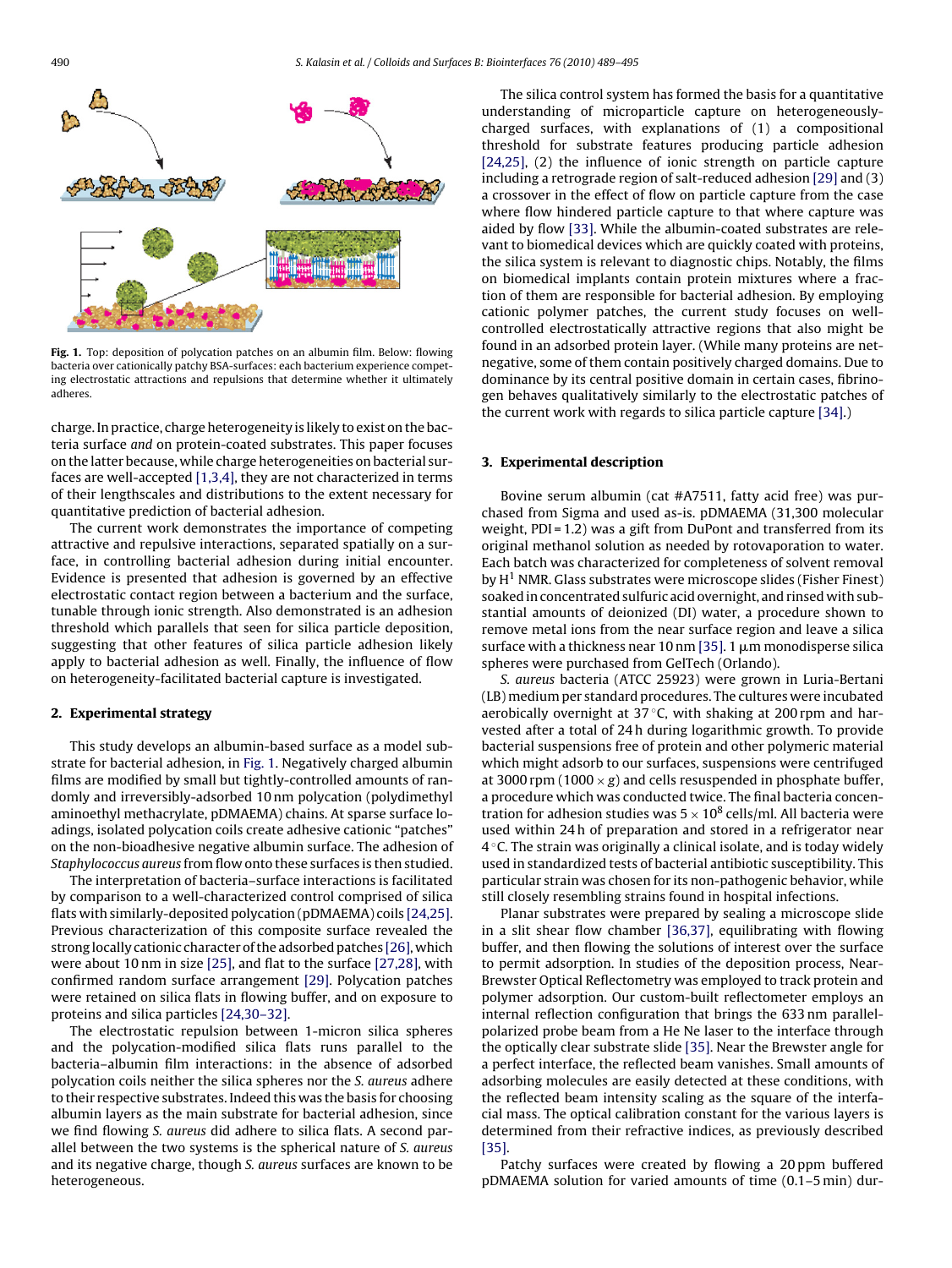ing which adsorption occurred, and then switching back to buffer, to limit the amount of patches on the surface. (The buffer for surface preparation and protein/polycation adsorption was 0.008 M  $Na<sub>2</sub>HPO<sub>4</sub>$  plus 0.002 M KH<sub>2</sub>PO<sub>4</sub> with these compounds from Fisher. Its ionic strength, I, was 0.026 M.) In the case of modified albumin films, a nearly saturated layer of albumin was first adsorbed, as shown below, and following 10 min of buffer flow, the pDMAEMA patches were deposited. The pDMAEMA was strongly attracted to both silica and the albumin films so that its deposition was transport limited (and therefore the rate was quantitatively reproducible). Careful timing of the pDMAEMA adsorption led to tight control  $(\pm 0.02 \,\text{mg/m}^2)$  of the pDMAEMA coverage, as previously established. Also, we generally found that, at the pH and ionic strength of interest, the surfaces were stable during subsequent solvent flow and bacterial/particle adhesion studies.

Worth mentioning, the areal percentage coverage of the surface by the pDMAEMA patches coincidentally matches the % mass coverage relative to saturation. This is the case because of the dominance of trains in adsorbed pDMAEMA [\[27\].](#page-6-0) The surface density of cationic patches is described, therefore, as percentage coverage rather than loading in mg/m<sup>2</sup>, though the two are linearly proportional. Also, the average center–center patch spacing, derives from knowledge of the adsorbed amount  $(mg/m<sup>2</sup>)$  and the polymer molecular weight.

Bacterial adhesion was recorded on DVD at standard video capture rates (30 frames/s) through the  $20\times$  objective of a "lateral microscope", a custom-built microscope oriented horizontally on our optical bench so that the surface of interest is oriented vertically. In this way, gravity did not contribute to the bacteria–surface forces. Other studies, to our knowledge, investigate bacterial adhesion on the floor [\[12,38\]](#page-6-0) and/or the ceiling [\[10\]](#page-6-0) of test chambers, and present combinations of the individual adhesion traces and the average [\[39\]. T](#page-6-0)he latter does not rigorously correspond to the situation of gravity-free transport and adhesion.

Like the studies of albumin and pDMAEMA adsorption in the slit shear flow chamber in the reflectometer, a glass flow chamber of similar dimensions was employed in the lateral microscope [\[36,37\].](#page-6-0) Bacterial adhesion was initiated by flowing buffer over the surface of interest for 10 min, and, following a valve turnover, bacteria were pumped through the flow chamber and their deposition monitored. Buffers for bacterial adhesion included the  $I = 0.026$  M buffer from the polymer/protein deposition, or the same buffer diluted to  $I = 0.005$  M. Bacterial accumulation on the surface, as a function of time was quantified using Image J software.

Most bacterial adhesion traces were run twice some thrice, days apart with different preparation batches of bacteria, with random ordering of the cationic surface loading (i.e. in [Fig. 5\).](#page-3-0) Overall ten batches of bacteria were used in the bacterial capture studies. The random ordering of the runs with regard to cation density avoided possible artifacts arising from bacterial age, cell death.

Zeta potential studies to characterize the adhesive substrates were conducted using  $1\text{-}\mu\text{m}$  silica particles to approximate the electrostatic character of the planar surfaces. The silica spheres were weighed carefully, so that the surface area within each sample was known precisely. Then, the appropriate amount of pDMAEMA, or albumin followed hours later by pDMAEMA, was added. The dispersions were allowed to equilibrate at least overnight so that all free molecules had a chance to adsorb to the surfaces before measurements were made. Given that both the BSA and the pDMAEMA were found, in reflectometry, to be strongly adsorbing on the silica, with the particles it was assumed that all free molecules eventually adsorbed to the surface of the silica spheres (whose area was designed to be at least an order of magnitude greater than the wetted area of the container). (We do not report measurements for suspensions in which more than the saturation amount of polycation or albumin was added.) Zeta potential measurements were



**Fig. 2.** Reflectometry traces for BSA adsorption on silica flats at 3 BSA concentrations, followed by pDMAEMA adsorption from a 20 ppm solution. During all portions of the run, the pH is 7.4 and the ionic strength is 0.026 M. The wall shear rate is 5 s−1. The inset superposes the pDMAEMA portions of the 3 runs to illustrate that pDMAEMA adsorption is insensitive to the underlying albumin coverage. Also superposed in the inset is the adsorption of pDMAEMA on bare silica at the same pH and ionic strength, nearly indistinguishable.

conducted on a Malvern Zetasizer Nano ZS instrument, with at least 5 measurements averaged for each data point. Distributions were examined to ensure that each sample contained only a single sharp peak in particle mobility. Bacterial zeta potentials were measured as a function of ionic strength in a similar fashion.

#### **4. Results and discussion**

#### 4.1. Creation and characterization of patchy surfaces

pDMAEMA adsorption over a saturated adsorbed albumin layer in Fig. 2 is similar to its adsorption on bare silica, suggesting similar structures in the two classes of polycation-containing surfaces. In Fig. 2, the albumin adsorption rate and coverage depend on free albumin concentration, previously shown to result from a competition between the rates of albumin arrival to the surface and albumin denaturing [\[40,41\]. T](#page-6-0)he latter increases the molecular footprint and excludes other albumin molecules. Since previous studies [\[40,41\]](#page-6-0) suggest complete surface coating at these different albumin coverages, we find that the choice of albumin adsorption conditions is not critical. In the bacterial adhesion studies, we ultimately chose to adsorb albumin films from a concentration of 100 ppm.

Fig. 2 also demonstrates that (1) albumin adsorption is irreversible on the practical timescale of interest, (2) pDMAEMA adsorption on top of albumin proceeds in a quantitatively similar fashion, regardless of how the albumin was originally laid down and (3) in the inset, the coverage and kinetics of the pDMAEMA adsorption on top of albumin proceed similarly to that on bare silica. All these observations suggest similarities between the pDMAEMA on albumin and bare silica surfaces. The quantitative similarity of the pDMAEMA adsorption traces on silica and albumin suggest that albumin is not displaced by pDMAEMA. Further, of relevance for future studies with this system, we did not find significant loss of adsorbed mass when 0.15 M NaCl was added to the buffer.

The patchy electrostatic nature of the collecting surfaces is the key feature of interest in the current study. Zeta potential mea-surements in [Fig. 3](#page-3-0) demonstrate how the surfaces of  $1 \mu m$  silica spheres or silica spheres with an albumin layer are incrementally altered by increased amounts of adsorbed pDMAEMA. At two ionic strengths, the underlying negative silica charge is ultimately overcompensated by a saturated pDMAEMA layer adsorbed directly on the silica. At intermediate pDMAEMA coverages, the surface must consist of regions of positive and negative charge, with the former comprising pDMAEMA and the latter made of exposed silica. The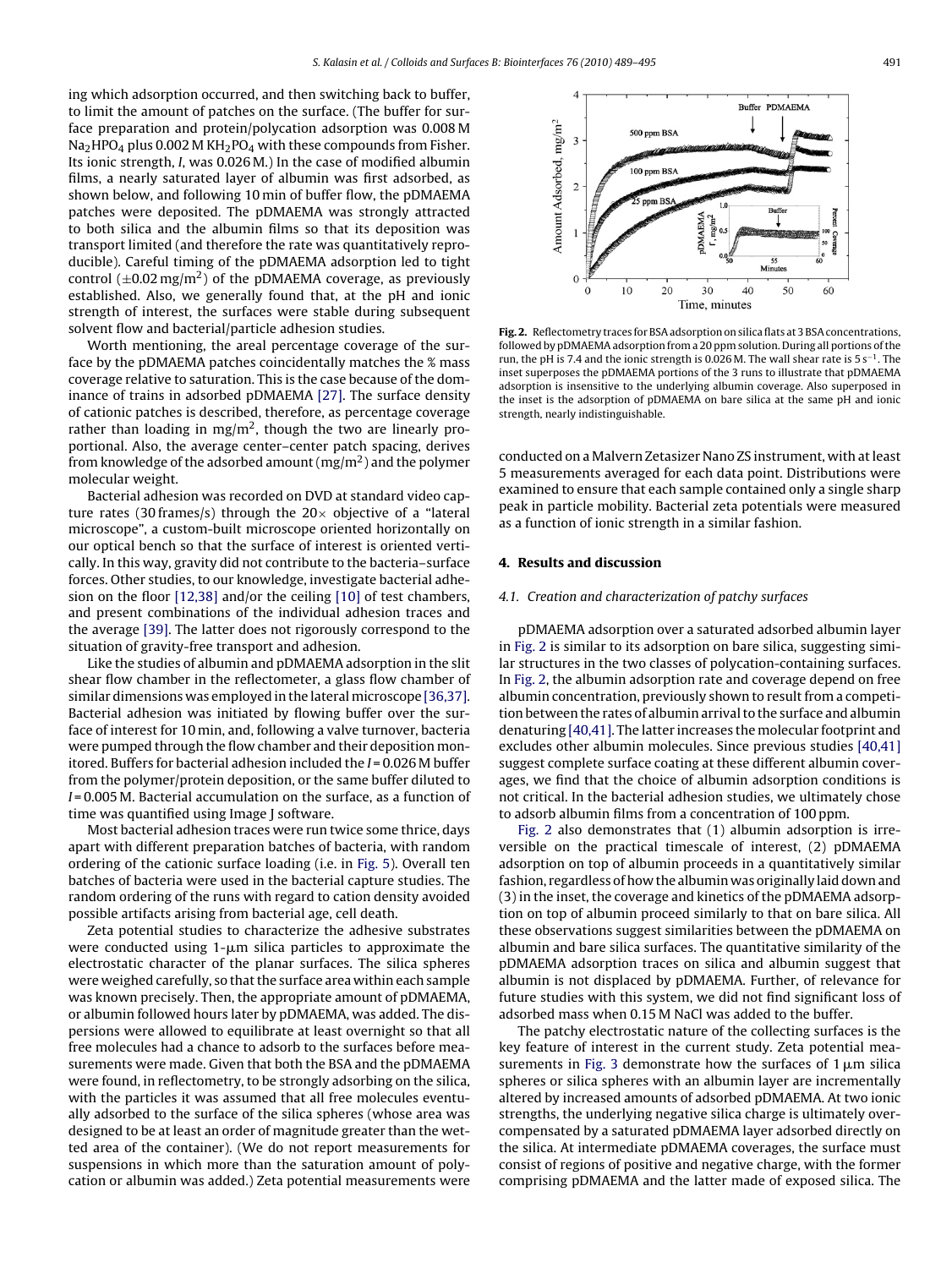<span id="page-3-0"></span>

**Fig. 3.** Zeta potentials of pDMAEMA adsorbed onto  $1$ - $\mu$ m silica particles or  $1$ - $\mu$ m silica particles previously saturated with adsorbed albumin. The squares represent  $I = 0.005$  M while circles represent  $I = 0.026$  M. Characteristic error bars are shown. Lines have been drawn to guide the eye. The pH is pH 7.4.

linearity of the data demonstrate that each pDMAEMA patch added to the surface brings with it the same amount of positive charge, so that the electrostatic nature of each patch is not influenced by others on the surface.

Also in Fig. 3, the adsorption of pDMAEMA on an albumin film behaves similarly to pDMAEMA on bare silica. The primary difference is that the magnitude of the zeta potential of the pre-adsorbed albumin film (on the  $y$ -axis) is smaller than that of bare silica, though both the albumin and silica are negative. Again, the linearity of the zeta potentials of pDMAEMA on top of albumin again suggests that the per-patch level of cationic charge is fixed and independent of the patch concentration on the surface. Finally, the close similarities of the zeta potentials of the fully saturated pDMAEMA layer on bare silica versus on the albumin film suggest that on the latter, the polycation does not migrate substantially into or beneath the protein layer.

### 4.2. The adhesion threshold

Fig. 4 presents a series of bacterial adhesion runs on albumin films which contain varied amounts of cationic patches. In these experiments, buffer flowing gently over the various substrates at a wall shear rate of  $22 s^{-1}$  was switched to a bacterial suspension



**Fig. 4.** Adsorbed amount of bacteria as function of time for different pDMAEMA loadings adsorbed on top of a saturated albumin layer,  $I = 0.026$  M, pH 7.4.



**Fig. 5.** (A) Deposition rates of S. aureus bacteria onto albumin layers containing different densities of pDMAEMA patches on the x-axis. Data for two ionic strengths are provided: 5 and 26 mM, pH 7.4. Curves are drawn to guide the eye, with characteristic error bars. Grey points on the x-axis below the adhesion thresholds indicate no bacterial adhesion. (B) Deposition rates of 1  $\mu$ m silica particles on a silica flat carrying different adsorbed amounts of pDMAEMA, on x-axis. Data are shown for 2 ionic strengths. Data reproduced from Ref. [\[29\].](#page-6-0)

of  $5 \times 10^8$  cells/ml and deposition monitored in time. In Fig. 4, the adhesion of flowing bacteria increases linearly in time, for 10 min and beyond. For the most adhesive surfaces, the maximum coverage at this time, 10 cells  $\times 10^9/m^2$ , corresponds to an areal coverage of 0.8%. At these conditions, bacteria already adhering to the surface are too sparse to influence the capture of subsequent bacteria, rendering the deposition rate a good measure of net bacteria–substrate interactions.

Fig. 5A, the rate of bacterial deposition as a function of collector composition, summarizes the slopes of data such as that detailed in Fig. 4, along with additional runs for 2 different ionic strengths. Most data are the average of two runs, with typical error bars similar to the sizes of the points themselves. A few error bars are shown for example. Several features are worth noting: first, bacterial adhesion generally increases with the density of cationic patches on the x-axis. For the gentle flow of  $22 s^{-1}$ , these bacteria are entirely non-adherent on albumin films, on the left side of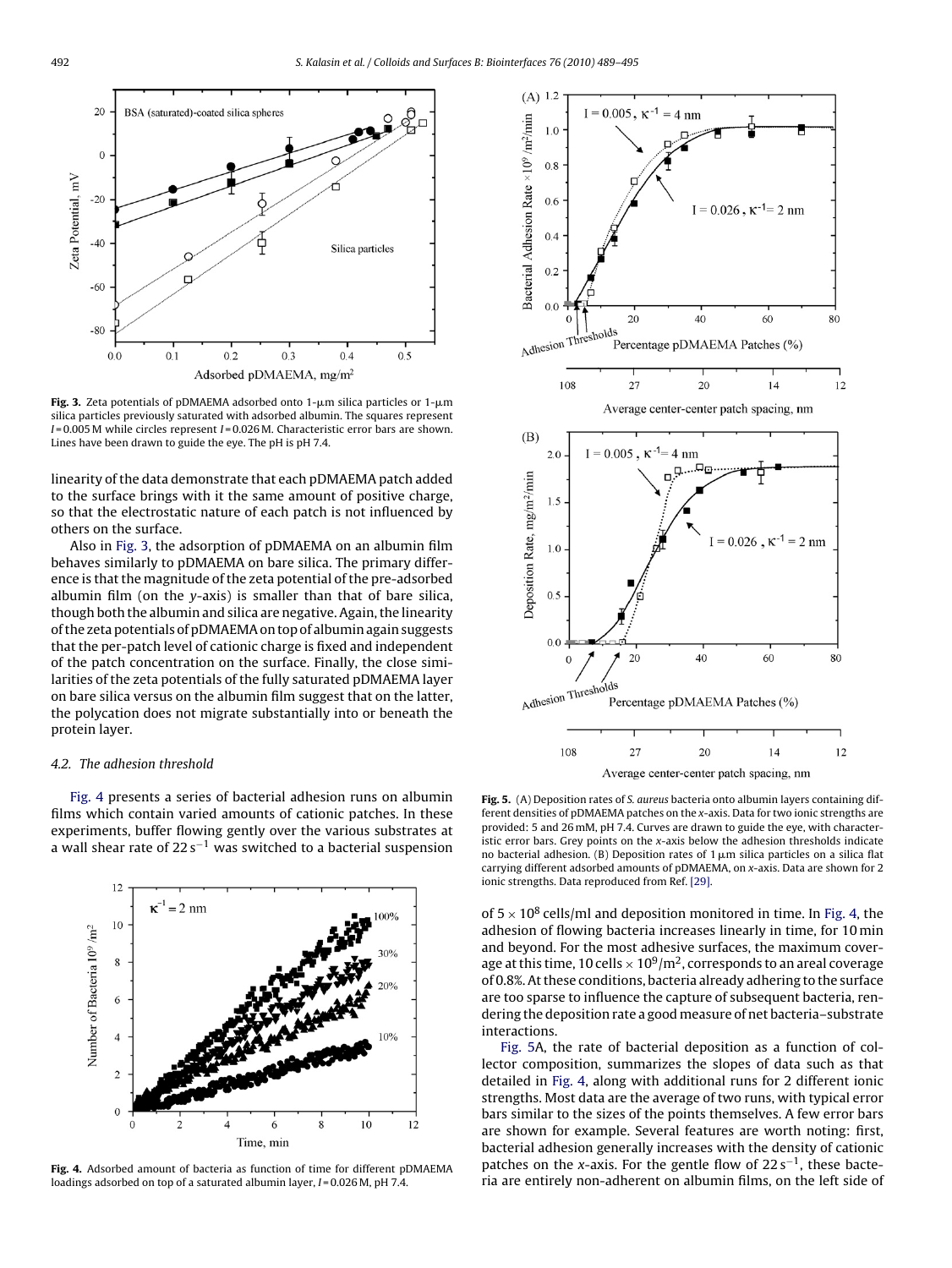<span id="page-4-0"></span>

**Fig. 6.** Zeta potentials of S. aureus ATCC 25923 and 1  $\mu$ m silica particles as a function of ionic strength, at pH 7.4. Characteristic error bars are shown.

the plot. On the right hand side, the bacterial adhesion rate levels off at that quantitatively corresponding to the transport limit, as predicted by Leveque [\[42\]. A](#page-6-0)t intermediate surface compositions, bacterial adhesion is influenced by the density of cationic patches on the surface. In [Fig. 5B,](#page-3-0) similar adhesion signatures are seen for the adhesion of 1  $\upmu$ m silica spheres on a silica collector carrying varied concentrations of the same cationic patches.

Two general features of [Fig. 5](#page-3-0) are noteworthy: first, the transport-limited adhesion rate of bacteria or silica, seen for substantially cationic surfaces on the right sides of the graphs, persists for surface compositions with are electrostatically repulsive, in [Fig. 5A](#page-3-0) below ~0.3 mg/m<sup>2</sup>, or ~60% patches on albumin or in [Fig. 5B](#page-3-0) below 0.4 mg/m<sup>2</sup> or 80% patches on silica. Once a bacterium (or silica sphere) diffuses to the near-surface region, the time needed for its escape is generally longer than the time it takes to find an attractive surface region: though the surface is net negative, there are still many attractive regions due to the cationic patches.

The second important feature in [Fig. 5](#page-3-0) is adhesion threshold behavior for bacteria and microsphere accumulation. That is, bacteria and microspheres do not adhere at all on surfaces containing small amounts of patches. Rather, adhesion takes place only above a threshold in surface composition, in the range of a few percent patch coverage. This indicates that multiple patches are involved in the capture of each bacterium or microsphere. To see this, consider the possibility (which was observed not to occur), that the data intersect the origin rather than the x-axis. Then all surfaces containing polycations, however sparse, would be capable of capturing bacteria/particles. In this case, a single patch, on the electrostatically-repulsive albumin-coated surface, would be able to capture a particle, albeit very slowly. The fact that this was not observed, however, suggests that instead of particles captured by single patches, they are captured cooperatively by multiple patches. A similar argument has been established for the microparticles [\[25,29\]. T](#page-6-0)he slightly larger threshold values for the silica spheres are expected because the negative charge on the silica collector is stronger than that on the bare albumin film, in [Fig. 3.](#page-3-0) Further, the negative charge on the flowing silica spheres is stronger than that on the bacteria, in Fig. 6. Greater densities of cationic patches are therefore needed to overcome silica sphere repulsion to the silica flat compared with bacterial repulsion from the albumin film, giving the larger threshold for the silica system.

#### 4.3. Influence of salt and importance of contact area

[Fig. 5A](#page-3-0) demonstrates that as the salt concentration is increased, the adhesion threshold becomes smaller and the impact of patch density more gradual. The smaller adhesion threshold suggests a shifting of the system towards (but not yet reaching) the situation where the binding energy of individual patches (on the particular repulsive background of an albumin film) is sufficient to capture bacteria. Also seen with changes in ionic strength is a crossing of data sets.

These features are qualitatively identical to those seen with a silica sphere interacting with a silica-based patchy surface, in [Fig. 5B.](#page-3-0) Critical in that model system, and apparently equally important for bacterial adhesion is the effective contact area between the particle (or bacterium) and the surface. This area, termed the "zone of influence" in our previous work [\[24,25,29\], i](#page-6-0)s illustrated in Fig. 7: when a sphere interacts electrostatically with a flat surface, the region of the flat that exerts force on the sphere is determined by the intersection of the flat with a shell of thickness  $\kappa^{-1}$  (the Debye length) around the sphere. The radius of the zone of influence is  $R_{\text{zoi}} = 2(R_{\text{p}}\kappa^{-1})^{1/2}$ , with  $R_{\text{p}}$ , the radius of the rigid sphere.

Small Debye lengths produce small zones of influence so that particles and bacteria are highly sensitive to the surface charge fluctuations. Thus, at high salt concentrations, bacteria and particles adhere to regions containing above-average densities of cationic patches, despite the net negative surface character. At low salt concentrations, particles and bacteria sample a more nearly average (net repulsive) surface character. Therefore, greater amounts of cationic patches are needed for the particles/bacteria to adhere, shifting the threshold to the right.

It was shown with silica spheres that the effect of salt on the interactive area is more important than its direct effect on the range of the interactive potential and resulting change in DLVO energy barrier height. Though the latter decreases with added salt to produce adhesion, the contact area effect reinforces and dominates the energy barrier effect [\[29\]. I](#page-6-0)n the current system, modest changes in Debye length (from 2 to 4 nm in [Fig. 5\) t](#page-3-0)ranslate to large changes in the electrostatic contact area (from a radius of 64 to 90 nm, respectively). For silica spheres interacting with cationically patchy surfaces at pH 6, simulations revealed that 20–100 patches were needed inside the zone of influence to capture flowing microspheres [\[29\]. T](#page-6-0)he smaller thresholds seen in [Fig. 5A](#page-3-0) with bacteria suggest fewer patches need to trap flowing S. aureus, but still in a similar range.

#### 4.4. Influence of flow

[Fig. 8](#page-5-0) explores the influence of flow on bacterial adhesion to albumin films containing different densities of cationic patches. Depending on the patch density, the flow produces different effects: increases in gentle shear tend to increase the rate of bacterial deposition, while higher shear rates inhibit bacterial capture. The crossover from shear-enhanced to shear-inhibited capture (i.e. the maximum capture rate as a function of shear) depends on the cationic patch density. These general features are borne out in [Fig. 8A](#page-5-0) for bacterial adhesion on cationically patchy albumin films and in part B for silica sphere capture on the cationicallypatchy silica flat. In interpreting these plots, it is important to note that the transport limited (maximum) bacterial deposition rate is



**Fig. 7.** Zone of influence: the amount of substrate within electrostatic reach of a rigid sphere.  $R_p$  is the sphere radius and  $\kappa^{-1}$  the Debye length.  $R_{z0i}$  is the radius of the zone of influence, from Ref. [\[25\].](#page-6-0)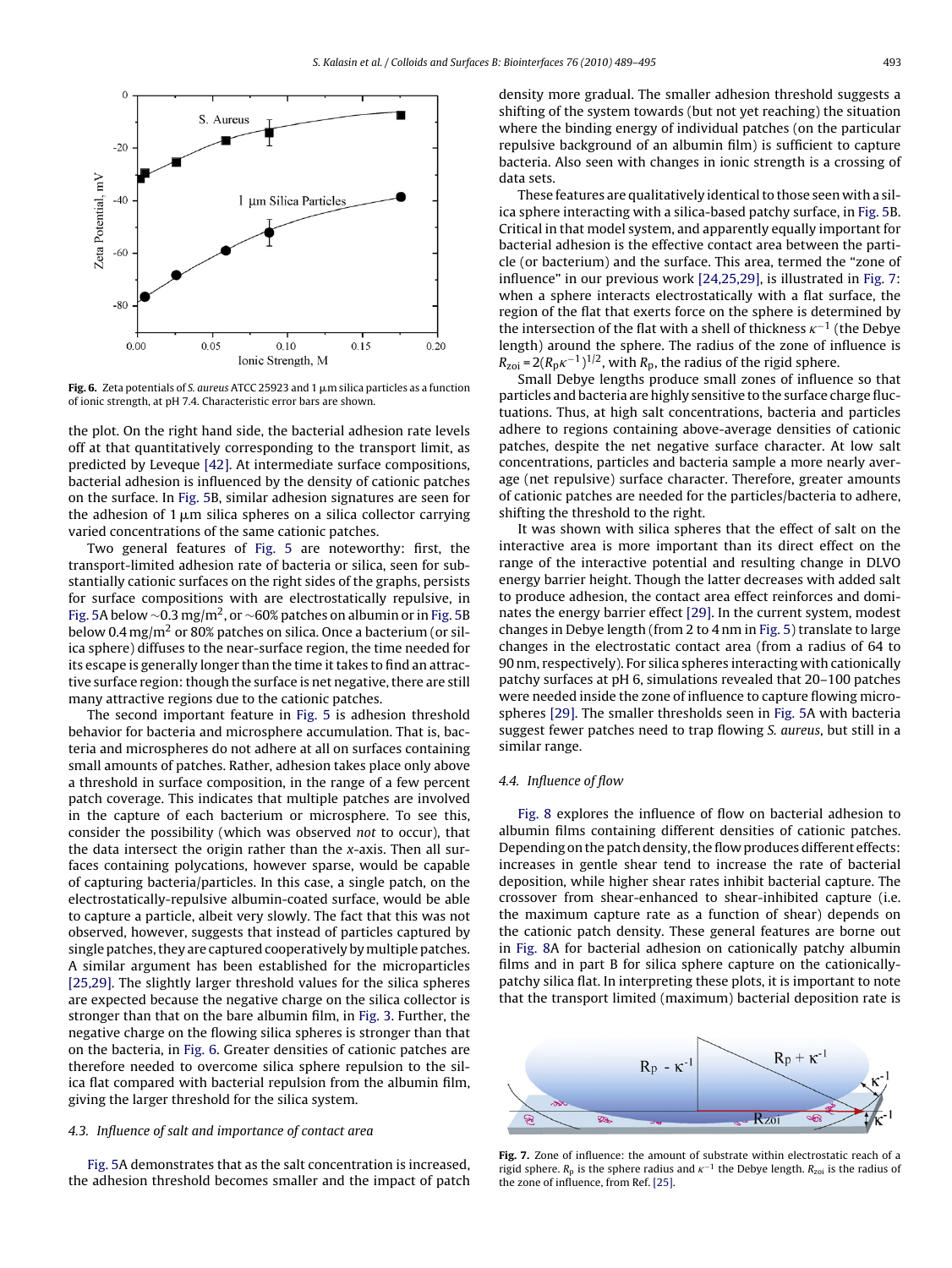<span id="page-5-0"></span>

Fig. 8. (A) Deposition rates of S. aureus bacteria as a function of wall shear on BSA layers carrying different amounts of pDMAEMA patches at pH 7.4, 26 mM. (B) Deposition rates of 1  $\mu$ m silica particles as a function of wall shear on silica flats carrying different amounts of pDMAEMA patches at pH 7.4, 26 mM. The inset shows the shifting of the thresholds and transport-limited plateau rates for the same system at pH 6.1, from Ref. [\[27\]. A](#page-6-0)t pH 6.1, the deposition rate as a function of shear rate was qualitatively similar to the behavior seen in the main part of the graph at pH 7.4, in the current study, suggesting a similar overall pattern for the current data.

indicated by the diagonal line. While the data for the 15% and 25% surfaces fall below this limit, it is clear that at the lowest shear rates they must ultimately follow the diagonal. This necessarily imparts a maximum to the 15% data set, below  $22 s^{-1}$ .

This crossover in the influence of flow has been reported previously for systems in which the surface density of adhesive elements is varied [\[10,43\]. F](#page-6-0)or instance, Mohamed et al. [\[43\]](#page-6-0) reported maxima in S. aureus deposition from flow with variations in flow rate, when several populations of bacteria were compared. Bacteria were grown under conditions that varied the density of collagen receptors from 2800 to 8000/cell, and the deposition from flow onto collagen films was studied. The most rapid deposition was observed for the strain with the greatest receptor density. At the opposite extreme with the strain with the lowest density of collagen receptors, deposition was slower and flow mostly detracted from bacterial capture. The shear corresponding to the maximum bacterial deposition increased with increasing receptor density, similar to Fig. 8. The parallel between that study and Fig. 8 is particularly interesting since in our study, the adhesive elements were on the substrate while in Mohamed's study, the variations of receptors were on the bacteria themselves. The comparison also demonstrates separately that our findings for heterogeneous surfaces translate to heterogeneous particles, both synthetic and biological.

The data in Fig. 8B for silica spheres interacting with a patchy surface at pH 7.4 closely resemble the behavior of the same system at pH 6.1 which was studied in more detail. In that previous work, and included schematically in the inset of Fig. 8B, it was shown that flow shifts both the transport-limited plateau and the threshold itself. Therefore, at fixed composition, one crosses between surfacecontrolled and transport-limited shear dependencies. The surfacecontrolled bacterial deposition is indeed reduced as shear forces increase, as one might expect [\[44\]. W](#page-6-0)e expect a similar explanation to hold for bacterial adhesion.

A comparison of Fig. 8A and B, reveals remarkable quantitative similarity between bacterial and silica sphere capture over a broad range of surface compositions and flow rates, with the exception of the highest shear rates. At wall shear rates approaching  $500 s^{-1}$ , bacterial adhesion is reduced on the most adhesive fully cationic surfaces. In Fig. 8B, transport-limited capture of silica spheres extends beyond 500 s<sup>-1</sup> on the strongly adhesive surfaces. The contrast suggests fundamental differences in the bacterial adhesion and silica particle capture at the strongest shear forces. For a 1  $\mu$ m sphere to be captured on a surface in water flowing at a wall shear of  $500 s^{-1}$ , the sphere must resist shear forces of 4 pN [\[45,46\]. T](#page-6-0)he data in Fig. 8A show that on the most adhesive surfaces (with 60 and 100% cationic coverage, bacteria adhere at the transport limited rate from a wall shear of  $275 s<sup>-1</sup>$ , i.e. surface forces are able to resist the 2.2 pN shear. When the shear is increased to  $500 s<sup>-1</sup>$ , however, surface forces cannot hold the bacteria in the 4 pN shear field. This magnitude of force for bacterial capture is entirely consistent with previous reports of the forces involved with bacterial capture [\[10–12,44,47\]. W](#page-6-0)e see here, through the contrast with silica particles, however, that electrostatics alone should be able to overcome the shear, which is not the case for bacteria. This suggests some (1) restructuring of the bacterial surface in the failure to "hang onto" the surface, (2) a short range steric barrier preventing close approach, since the electrostatic interactions are otherwise quite similar, as evidenced by the zeta potential data in [Fig. 6,](#page-4-0) or (3) a lack of strong van der Waals interactions with the underlying flat, due to the watery nature of the bacterial particle itself, compared with solid silica spheres.

#### **5. Conclusions and significance**

This work probed the adhesion of S. aureus to protein films with cationic heterogeneity on the lengthscale from 10 to 100 nm. Similar adhesion of bacteria or silica spheres on their respective model substrates included a threshold in the amount of polycation coils needed for adhesion, indicating the involvement of several polycation patches at once, "multivalent binding". The adhesion threshold shifted to greater surface patch densities at reduced ionic strength, consistent with an adhesion mechanism dependent on the electrostatic contact area between the bacterium and the surface. At high ionic strength or for small contact areas, bacterial capture became highly sensitive to statistical clusters of the polycations, producing adhesion of negative bacteria on net negative surfaces. While other interactions such as hydrogen bonding, hydrophobicity, or van der Waals forces might be part of an explanation, the close similarity of bacterial deposition to the silica particle system suggests that the bacterial capture can be explained by charge heterogeneity, alone.

This study also documented a parallel between the wall shear effect on bacterial and silica particle deposition on electrostatically patchy surfaces. With small but sufficient patches for particle/bacteria capture, increased flow made capture more difficult. On the surfaces containing dense cationic functionality, bacterial and silica particle capture was enhanced by flow, via increased transport. The crossover between the flow-enhanced and flowinhibited capture shifted to higher flow rates with increases in the cationic patch density.